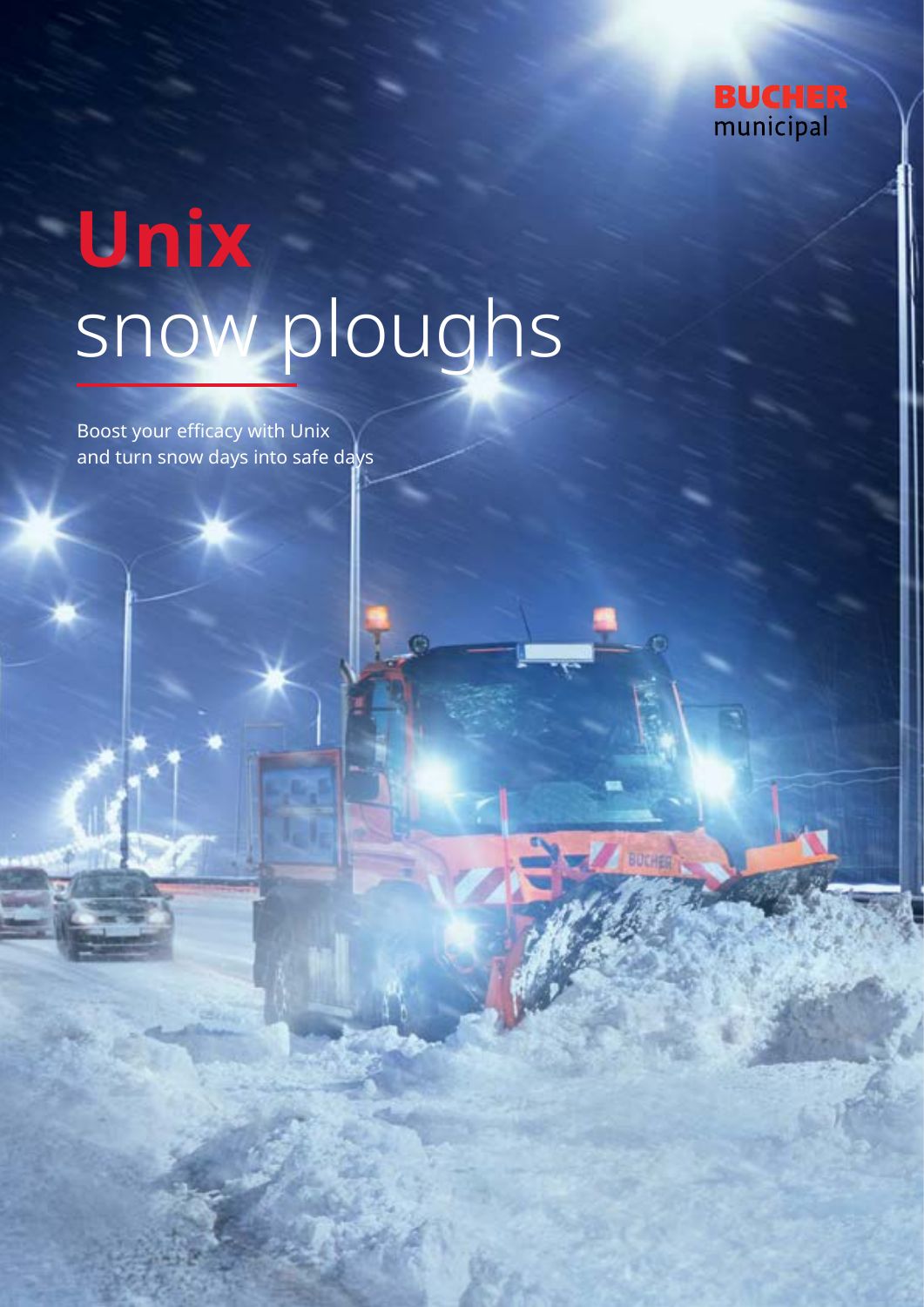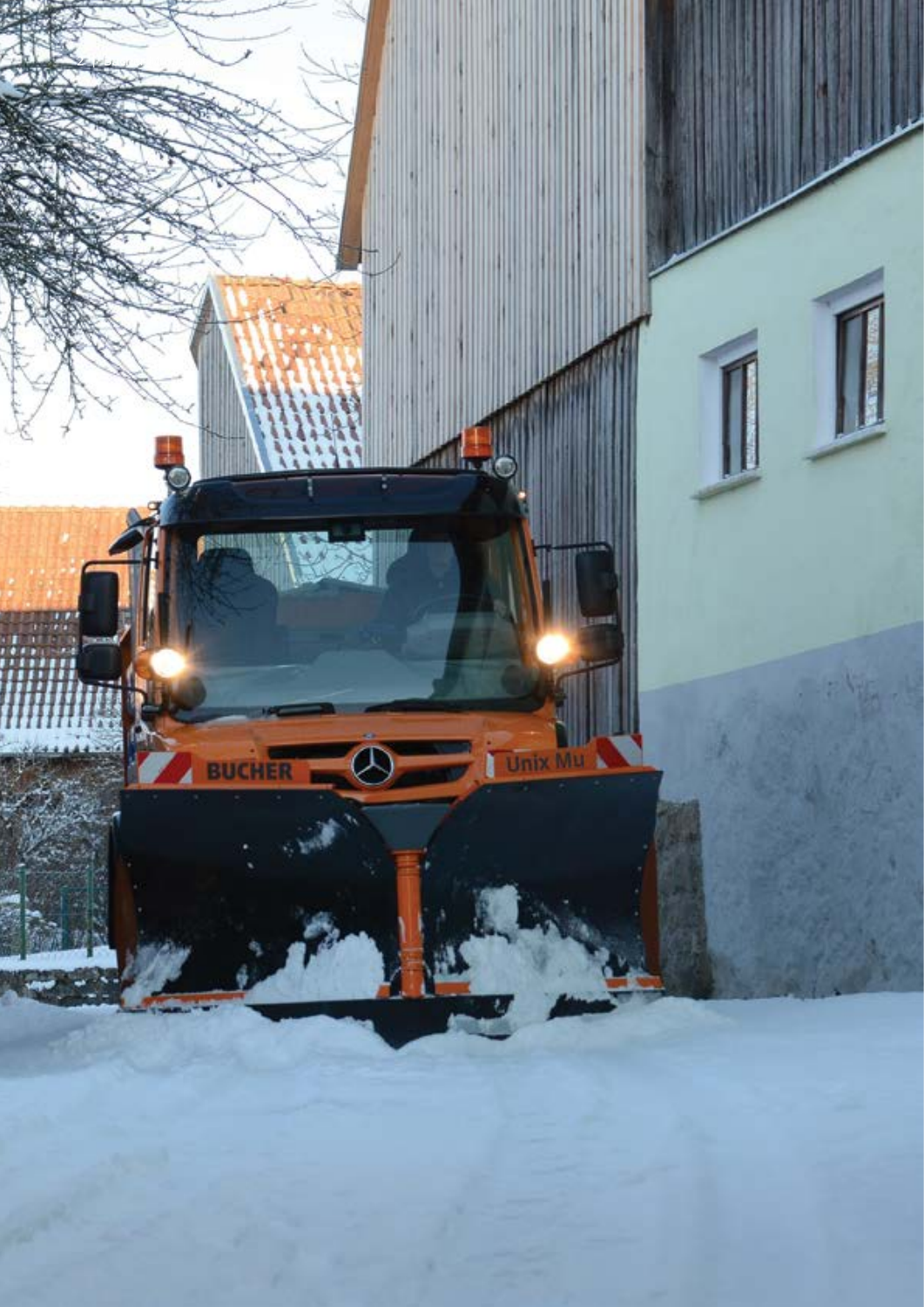# Universal, **variable** geometry snow plough

The most effective plough for complex **urban and national road clearing operation.**

Boost your efficacy with Unix. The snow plough that combines to the advantages of a straight plough with the versatility of a variable geometry snow plough.

Fast clearing speed, high safety and incredible versatility makes Unix the ultimate tool for your mountain roads and urban clearing. Difficult pavements as cobblestone, different kind of snow in the same mission or lots of obstacles does not represent any more a problem and noise emission are reduced almost to zero.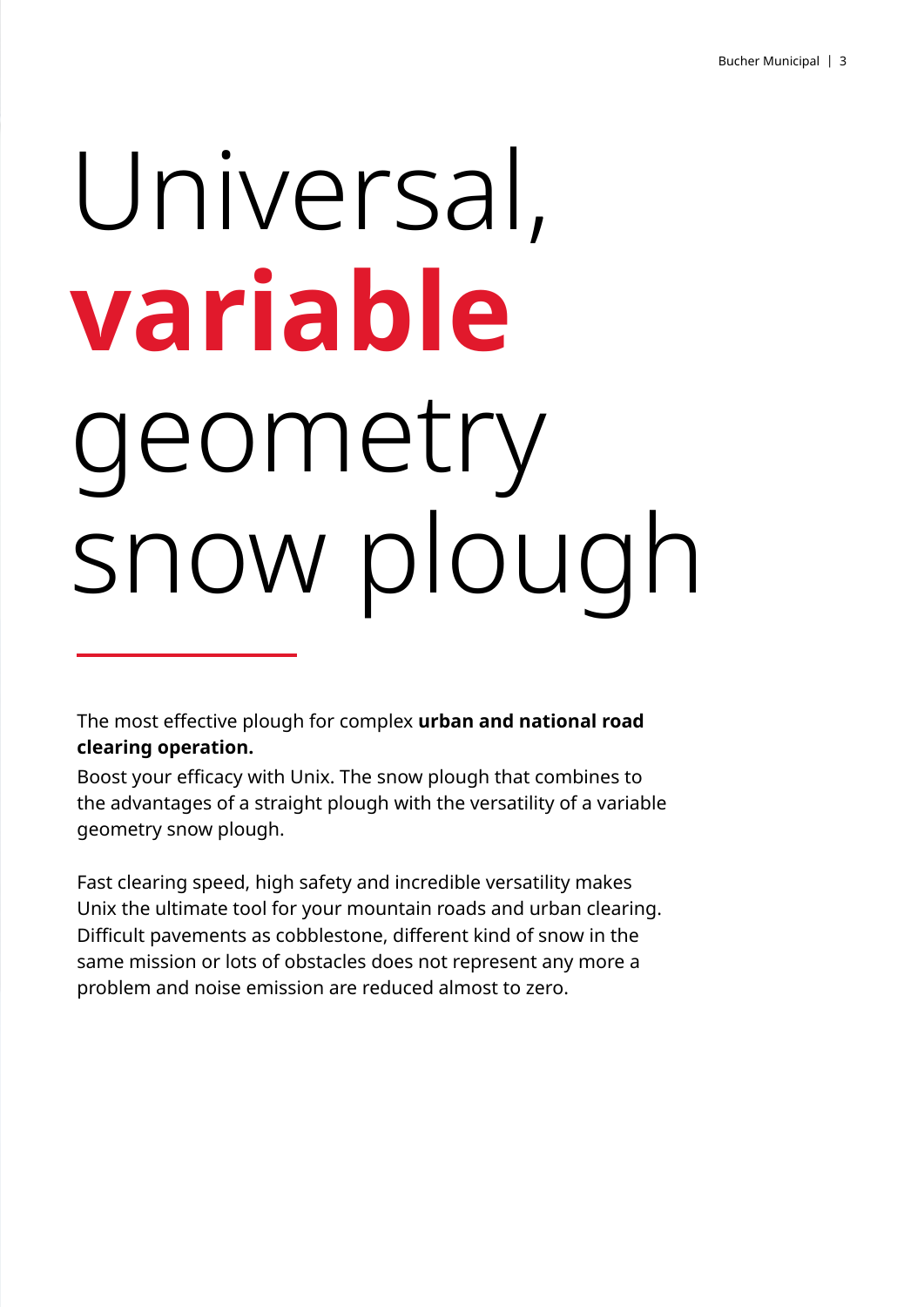

### Meet the **Unix** snow plough

#### **Make your urban or mountain area clearing more efficient, safer and faster**

If you have to manage snow clearing in city center, bus stops, parking lots, cross roads, narrow roads but also fast clearing sections between them, Unix is the ultimate tool out there for you.

The capability of Unix snow plough make it ideal for those who needs a multi-purpose, all-rounder equipment.

Close one wing for crossroad and bus stops, open or close both in parking lots and narrow road: Unix has always the correct setup.

Unix is the solution for many cities that are still fighting manually problem of accumulation of snow that traditional plough cannot handle. On open roads it's perfectly suited to be used as a straight snow plough with all the safety and clearing capability of specialized equipment.

#### **Engineered to meet your requirements**

4 main body size and up to 12 width variant, 2 scraper blade configuration, 15 mounting system, 3 driving system are only a few of the possibilities to perfectly fit your vehicle maximizing reliability and efficiency.

With a high customization possibility you can get exactly what you need for your specific applications. As a matter of fact Unix comes with sizes and option for every vehicle, from light compact sweeper up to heavyweight Unimogs and tractors or trucks.

Unix single or double scraper blade system ensure you always work with the best setup, no matter if the snow is soft, wet or hard and iced.

The extensive use of innovative and recyclable material and technical solution improves performance while reducing maintenance and therefore cost.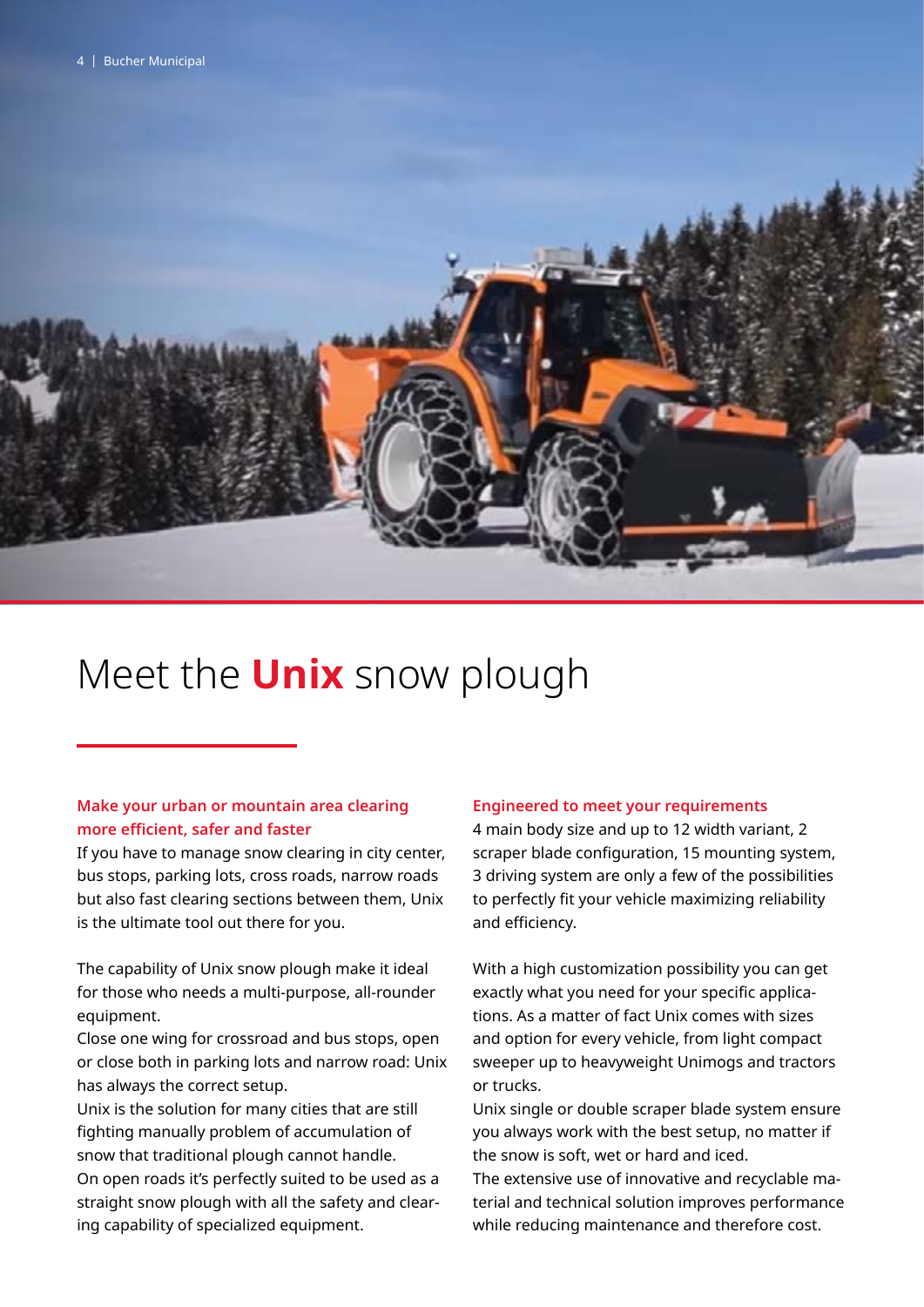







#### Highlight points

• **3 working configuration infinitely adjustable while clearing**

- **Unique design and technical solution**
- **Perfect clearing of soft, wet, hard and iced snow**
- **Totally safety both with single or double blade**
- **Extreme protection from corrosion**
- **Tackle the snow saving the pavement**
- **Around zero noise and vibration emission**



The Unix series is made up of 92% from recyclable materials, including: 82% steel 5% plastic 5% rubber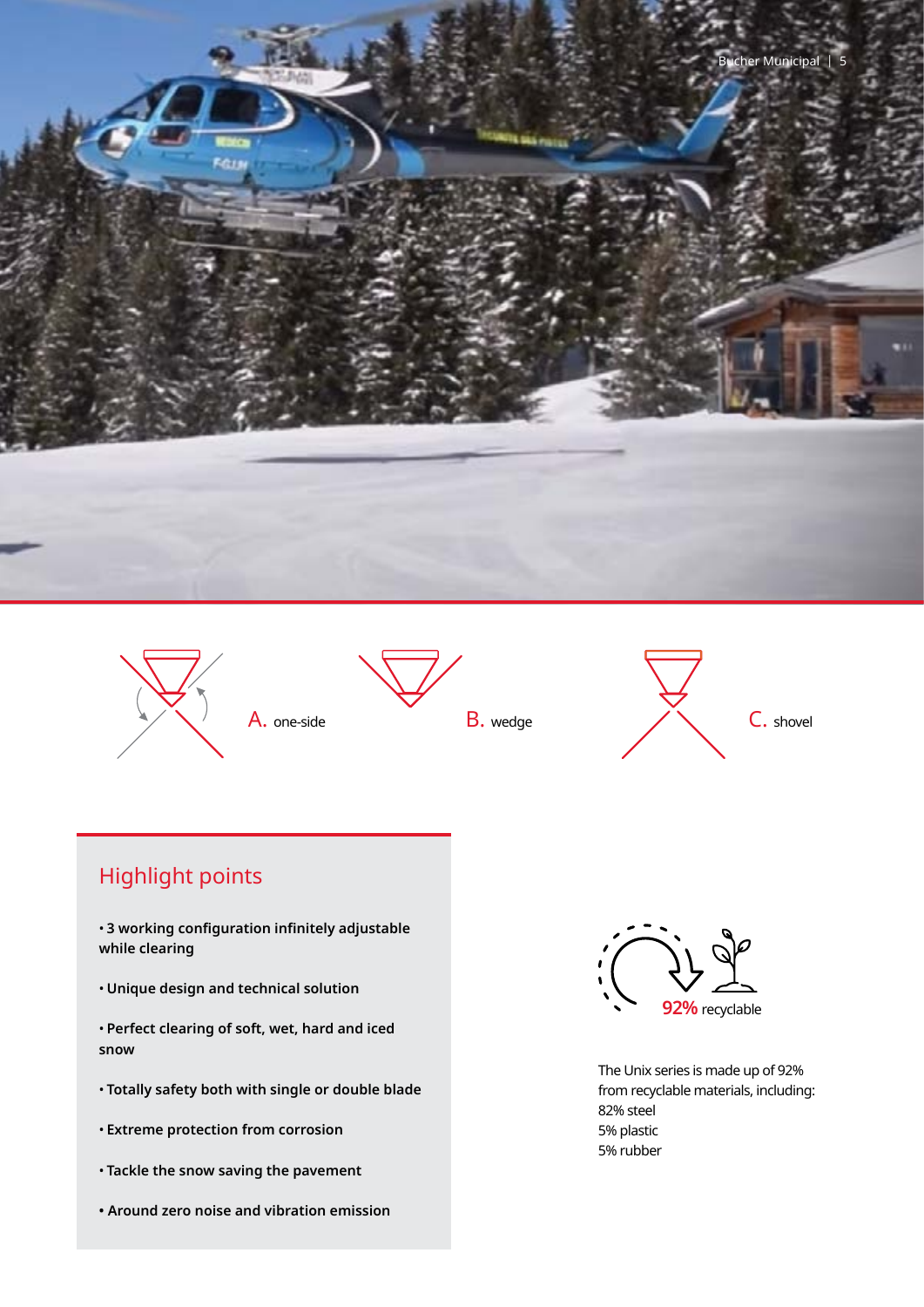# Your challenge, our **Unix** according to your needs

#### **Applications:**

**Mountain roads / big - medium - small city / bicycle lanes / National road** 

**Designed for your urban and mountain clearing operation.**

**Suitable for clearing soft and wet or compacted snow over mountains even with high depth of snow. Extremely effective for narrow road, walkways, bicycle lanes, city center and historical neighbour.**

#### **Product variations, different sizes for all uses:**

**Su - Ru – Lu – Mu** 

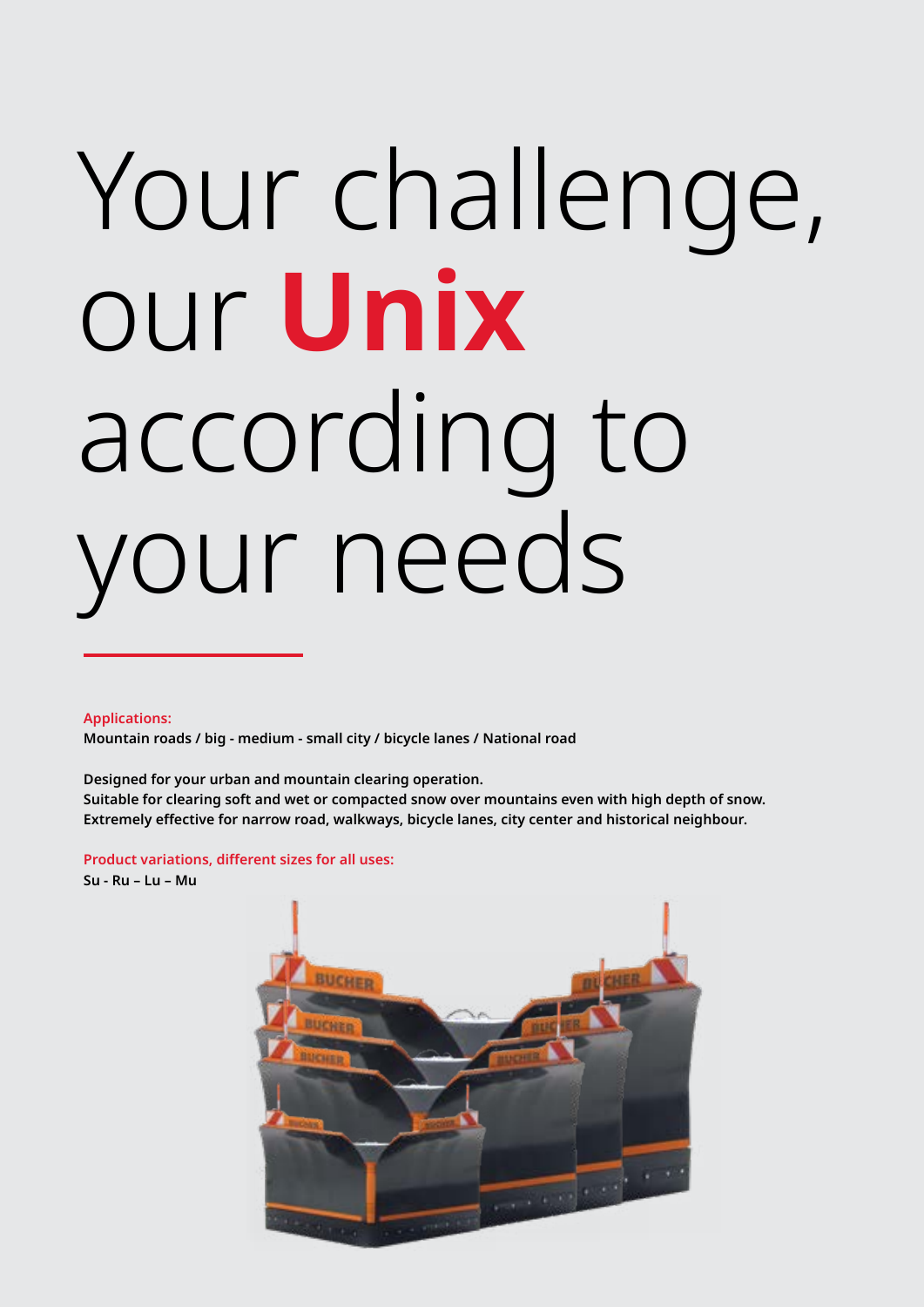

#### **Unix Su size**

#### **Vehicle**

Perfectly suitable for sweepers, narrow track implement carrier, compact tractors, skid loaders and light trucks.

| Scraper blade lenght          | mm | 1400 to 2400 |
|-------------------------------|----|--------------|
| Clearing width                | mm | 1190 to 2145 |
| Narrow passage                | mm | 1190 to 1950 |
| Weight                        | Кq | 210 to 285   |
| Center of gravity             | mm | 245 to 440   |
| Shield heigth - front / later | mm | 650/770      |



#### **Unix Ru size**

#### **Vehicle**

Perfectly suitable for medium sized implement carrier, tractor under 90 hp tractors, big skid loaders, compact wheel loaders and medium category trucks.

| Scraper blade lenght           | mm | 2800 to 3000 |
|--------------------------------|----|--------------|
| Clearing width                 | mm | 2560 to 2670 |
| Narrow passage                 | mm | 2410 to 2560 |
| Weight                         | Kg | 520 to 650   |
| Center of gravity              | mm | 520 to 650   |
| Shield heigth - front / later: | mm | 850/1060     |



#### **Unix Lu size**

#### **Vehicle**

Perfectly suitable for medium to heavy sized implement carrier, tractor between 80 to 120 hp, wheel loaders and heavy trucks.

| Scraper blade lenght            | mm | 3000 to 3200 |
|---------------------------------|----|--------------|
| Clearing width                  | mm | 2450 to 2850 |
| Narrow passage                  | mm | 2530 to 2680 |
| Weight                          | Kq | 625 to 770   |
| Center of gravity               | mm | 550 to 560   |
| Shield heigth - front / later : | mm | 950/1140     |



#### **Unix Mu size**

#### **Vehicle**

Perfectly suitable for heavy sized implement carrier, tractor over 120 hp, wheel loaders and heavy trucks.

| Scraper blade lenght          | mm | 3200 to 3600  |
|-------------------------------|----|---------------|
| Clearing width                | mm | 2570 to 3200  |
| Narrow passage                | mm | 2570 to 2.850 |
| Weight                        | Kq | 970 to 1300   |
| Center of gravity             | mm | 630 to 605    |
| Shield heigth - front / later | mm | 1230 / 1385   |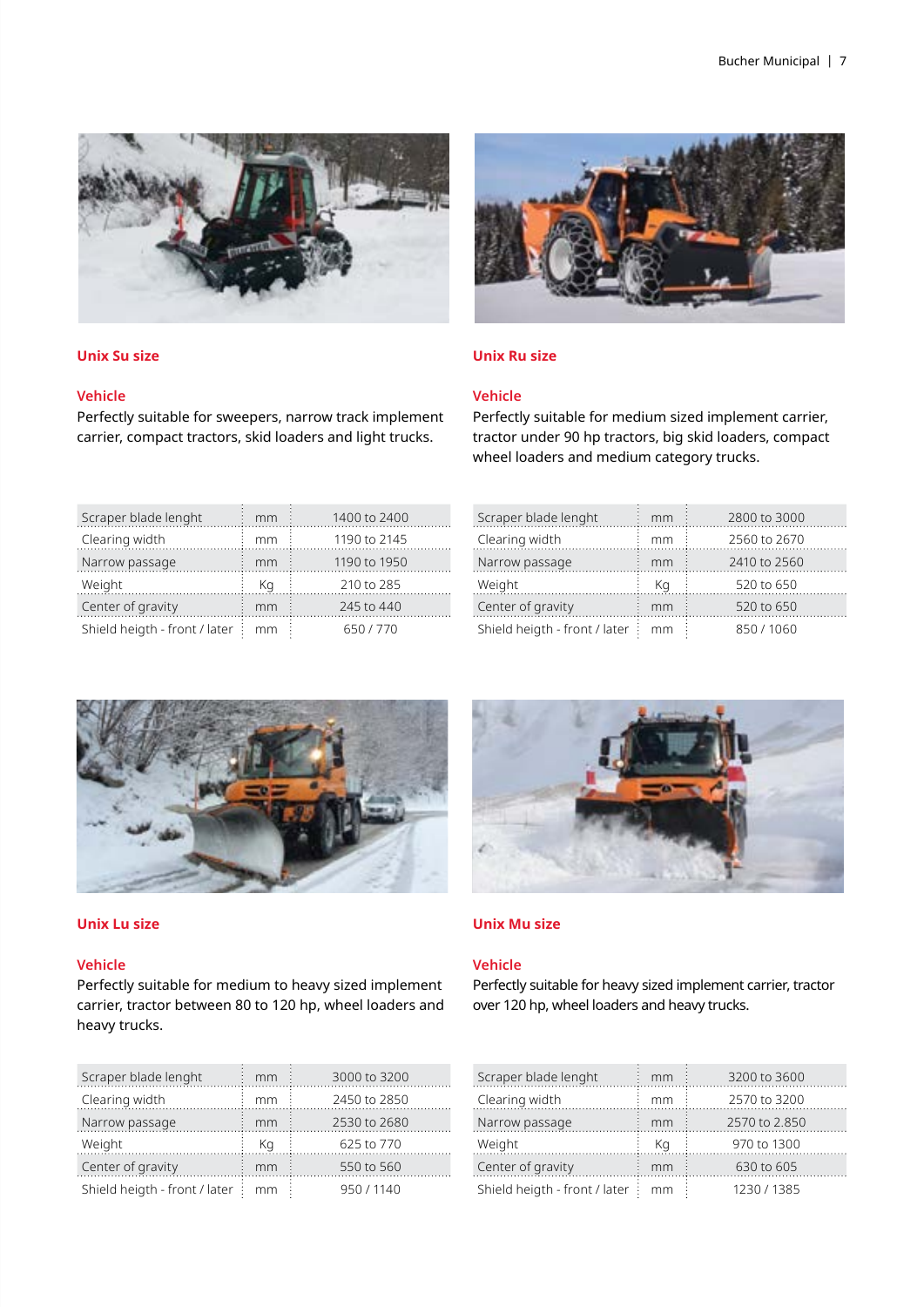### Key **features**

Unix can be used in 3 main configuration stepless adjustable between them.

 One-side straight plough: the shape of the mouldboard, combined with the override protection, allow a safe high speed working with the comfort and clearing results of a standard straight plough.

 Wedge plough configuration: the high and open profile of the mouldboard ensure an excellent evacuation of snow from the outline and makes easy clearing very large amount of snow. It is also ideal to operate in narrow passages because of the extremely compact dimensions when Unix is V shaped.

 Shovel plough configuration: this configuration it's perfect to clean parking lots, squares or in every case it is not possible clear aside the snow, as in presence of narrow passages, crossroads or private driveway.



#### **Universal, variable geometry snow plough Shape your plough when you need and as much as you need**

- 3 main position stepless adjustable
- One side fast clearing totally safe and performant
- Single wing operation ideal for crossroad and bus stops
- Double wing operation ideal for parking lots and narrow road



#### **Neotech 2S, the flexible single part scraper blade. The best clearing result on soft and wet snow**

• Perfect clearing, uninterrupted single section scraper blade

- Flexible, follow perfectly uneven road profile
- Working life up to 5 times the traditional steel blades
- Around zero noise and vibration emission
- Exceptional overriding capability



**Double scraper blade neoprene Neotech 2S + high abrasion resi-stant quenched and tempered steel with hardness 400 HBW**

- Optimal setup for every snow conditions
- Possibility to switch while clearing
- Override protection according to European safety norms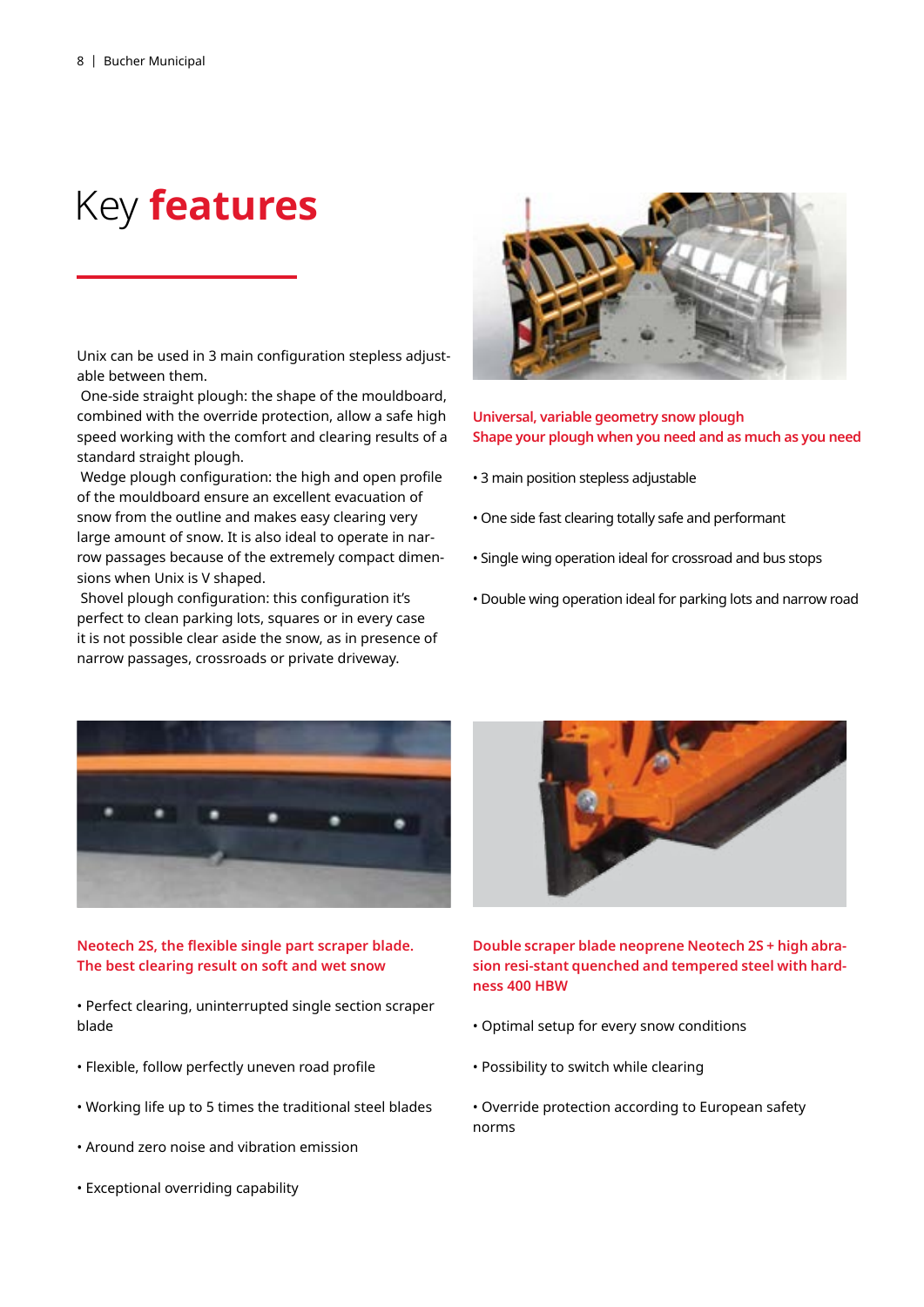

#### **Innovative materials, the Polystone mouldboard.**

- Improved snow sliding, consumes less energy while clearing
- Impact resistant, flexes into original shape after impact
- Lighter then steel, less wear to vehicle front axle
- Tried and tested in environment like Russia and Canada
- Corrosion resistant, low cost and long lifespan



#### **A unique body design, high strength and compact steel frame.**

- Modern, robust and torsion free frame
- Automatic tilting system, frees the plough while clearing and hold it parallel when lifted
- Extremely compact design
- Optimized dimensions for each carrier vehicle



#### **Long expected lifespan**

Unix is manufactured with controlled processes, highquality materials and innovative technical solution to ensure a long service life at low costs.

• Corrosion free Polystone mouldboard

• High quality double layer powder painting system: first powder layer of epoxy resin with high Zinc content; second powder layer of polyester heated at 200°C

- Oversized parts for ultimate resistance
- Specific wear parts, minimize cost of maintenance over time
- Durability offer high resell value



**The driving system that improves your efficiency** Electro hydraulic unit, duplicator valve and synchronous movement controls.

- Available hydraulic drive or electric drive
- Possibility to duplicate or triplicate an hydraulic function
- Transform a continuous hydraulic circuit in a multiple double effect with comfort steering
- Vehicle specific option, maximize reliability and efficacy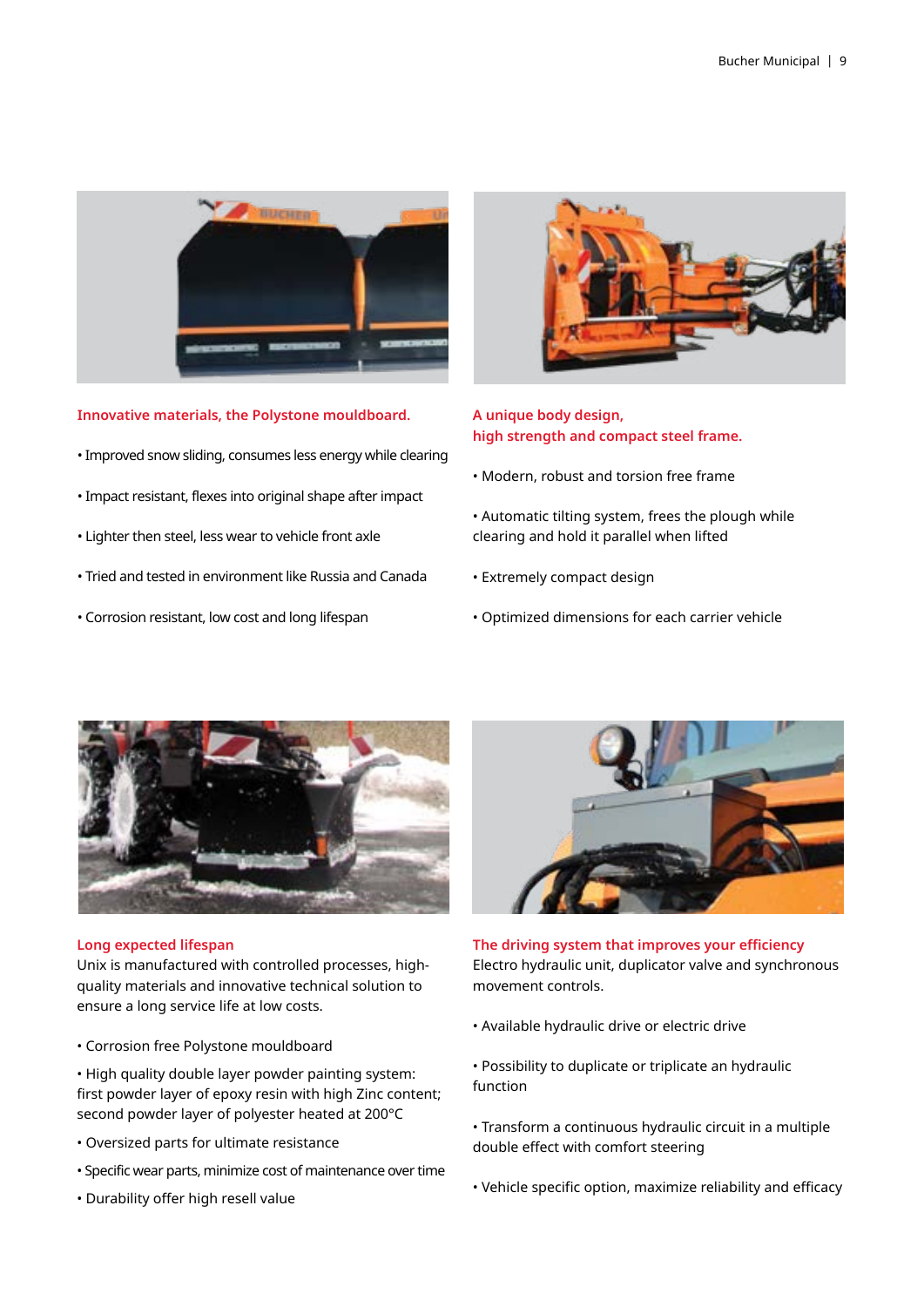## Upgrade your plough with **MBS** system

The patented brine injection system for Bucher snow plough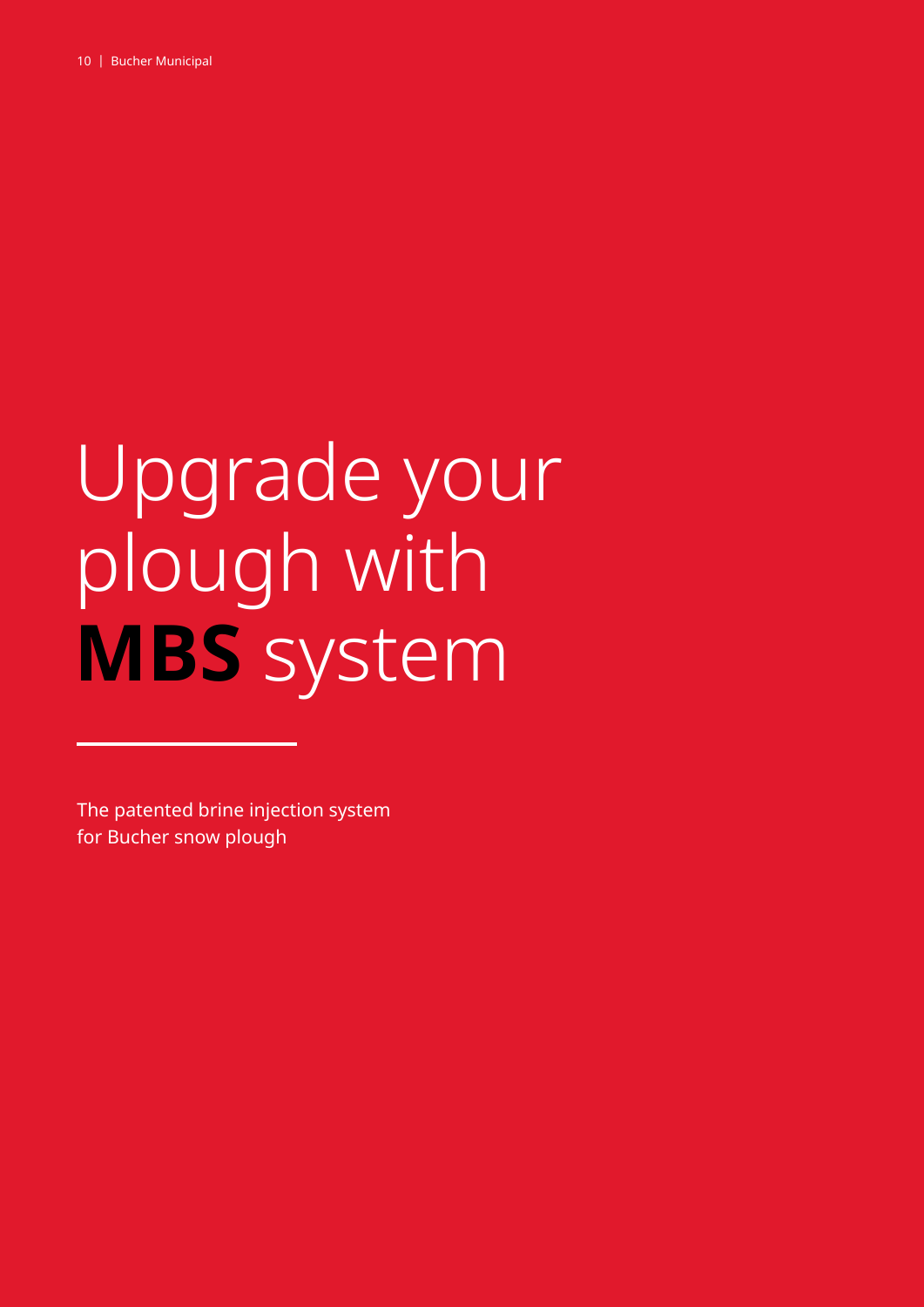

#### **MBS system**

MBS it's revolutionary system that uses a reliable and costeffective brine injection system to increase the plough clearing capacity and, in meantime, protect the surface from the new snow to stick again.

MBS increase clearing efficacy, extend time require between each clearing cycle and make possible to reduce spreading dosage leading to simplest operative procedure and huge savings even during severe winter season with intense snow falls.

The installation is user friendly and does not require special equipment, a simple and common tank is the only requirement to transport and feed the brine to plough.

#### **All the benefits of using a Unix plough with the MBS system**

- **Increase time** between clearing cycle up to 50%
- **Saves spreading material** up to 30%
- **Clean** to black surface even whin short time and on low-traffic roads and lanes
- **Variable dosage** accordingly to snow fall intensity



#### **1. First phase**

The first part of the scraper blade mechanically removes the most of the snow.



#### **2. Second phase**

The central part of the blade, through many diffusers, inject the brine in the remaining snow on the road surface.



#### **3. Third phase**

The final part of the blade presses the brine into the remaining layer, accelerating the chemical fusion process, that melts instantly.